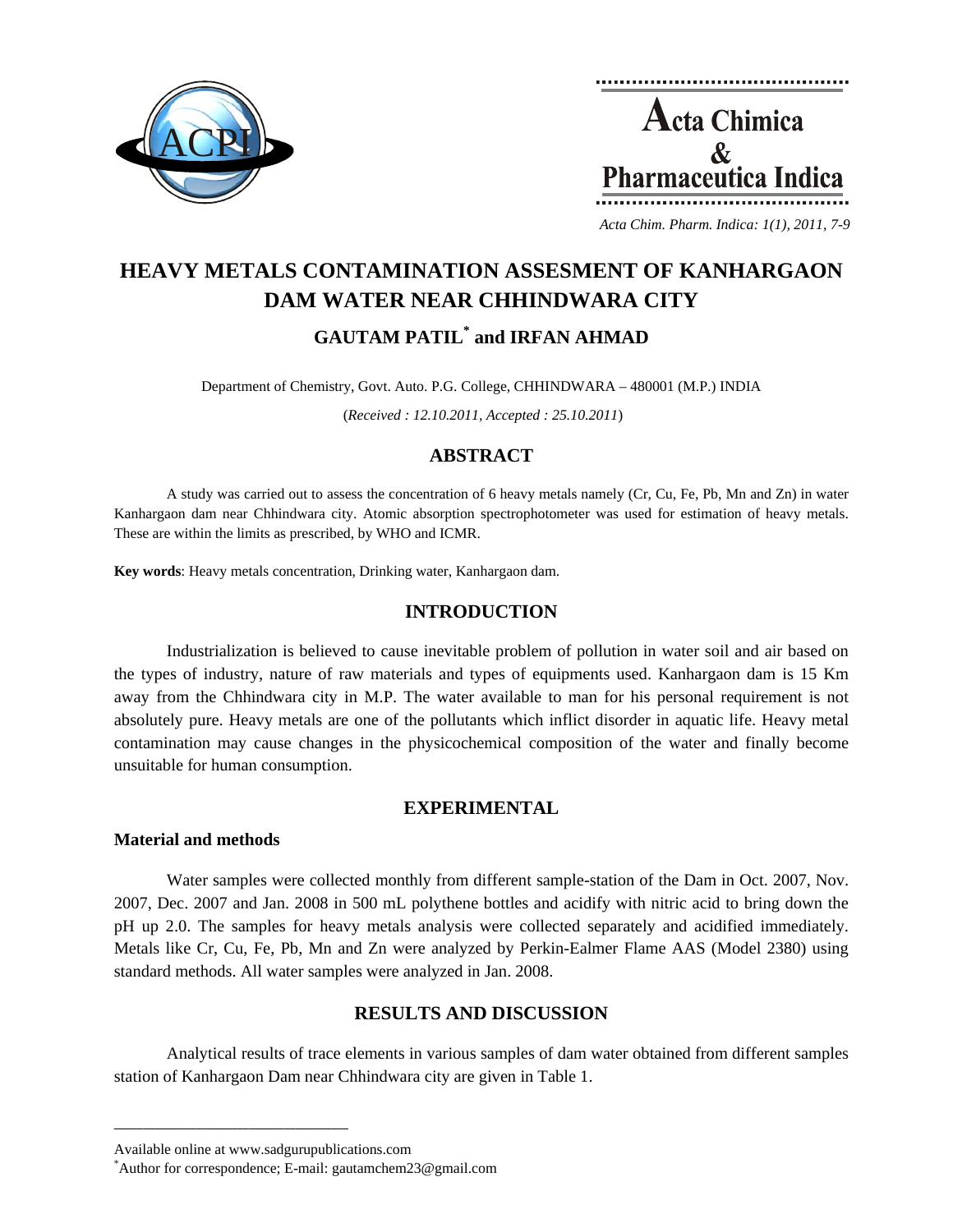| <b>Parameters</b> | Unit | Oct. 2007 | Nov. 2007 | Dec. 2007 | Dec. 2008 |
|-------------------|------|-----------|-----------|-----------|-----------|
| Pb (Lead)         | mg/L | 0.03      | 0.041     | 0.03      | 0.016     |
| Cu (Copper)       | mg/L | 0.13      | 0.08      | 0.09      | 0.110     |
| Fe (Iron)         | mg/L | 0.118     | 0.114     | 0.080     | 0.124     |
| $Zn$ ( $Zink$ )   | mg/L | 0.07      | 0.09      | 0.04      | 0.155     |
| Cr (Chromium)     | mg/L | 0.05      | 0.07      | 0.03      | 0.07      |
| Mn (Manganese)    | mg/L | 0.01      | 0.05      | 0.01      | 0.03      |

**Table 1: Heavy Metal contaimination assisment of Kanhargaon dam water near Chhindwara city during different months** 

**Lead**: Lead enters in drinking water from industrial effluents, different wastes and household sewage. Toxic level of lead in human body is 500 ppm beyond which it causes anemia, brain damage and vomating<sup>1</sup>. The maximum permissible concentration of lead in drinking water is 0.1 ppm according to  $WHO<sup>2</sup>$  and ICMR<sup>3</sup>. The value of lead content in all water samples is higher than the maximum permissible level according to WHO (1996) norms.

**Copper:** The copper levels were found in the range 0.08 to 0.13 mg/L. The maximum permissible concentration of copper in drinking water is 1.0 ppm according to WHO (1996). The value of copper content in all water samples were 33% below, 64% optimum and 3% water samples is higher than maximum permissible level according to WHO (1996). Copper accumulates in liver and brain. Copper toxicity is a fundamental cause of Wilson's disease<sup>4</sup>

**Iron:** Iron in drinking water is present as  $Fe^{2+}$  or  $Fe^{3+}$  in suspended form. It causes staining in clothes and imparts a bitter taste. It comes into water from natural geological sources, industrial wastes, domestic discharge and also from byproducts. Excess amount of iron (more than 10 mg/kg) causes rapid increase in pulse rate and coagulation of blood in blood vessels, hypertension and drowsiness. The maximum allowed concentration of iron in drinking water is 1.0 mg/L according to WHO report. It was found that the value of iron in all water samples are 50% below, 23% optimum and 27% higher than maximum permissible limits according to WHO (1996) norms.

**Zinc:** Zinc is very essential micronutrient in human being and only at very high concentration; it may cause some toxic effect. Zinc compounds are astringent corrosive to skin, eye and mucous membrane. They cause special types of dermatitis known as "Zinc pox". Zinc is also irritating to digestive tract causing nausea and vomiting. The maximum permissible concentration of zinc in drinking water is 15 ppm according WHO. The values of zinc content in all water samples were 33% below, 57% optimum, and 10% water samples were higher than maximum permissible limit according to WHO (1996) norms.

**Chromium:** Chromium is also essential for organism as a micronutrient in traces from fat and carbohydrate metabolism. Chromium is also more harmful in its lower oxidation state (III). Chromium and chromates are potential carcinogens. The limit of chromium in drinking water is 0.01 ppm according to WHO. The values of chromium content in all water samples were 43% below, 37% optimum, and 20% water samples higher than maximum permissible level according to WHO (1996) norms.

**Manganese:** Manganese concentration is the dam water was found in range of the 0.01 to 0.05 ppm. The maximum permissible concentration of manganese in drinking water is 0.05 ppm according to WHO